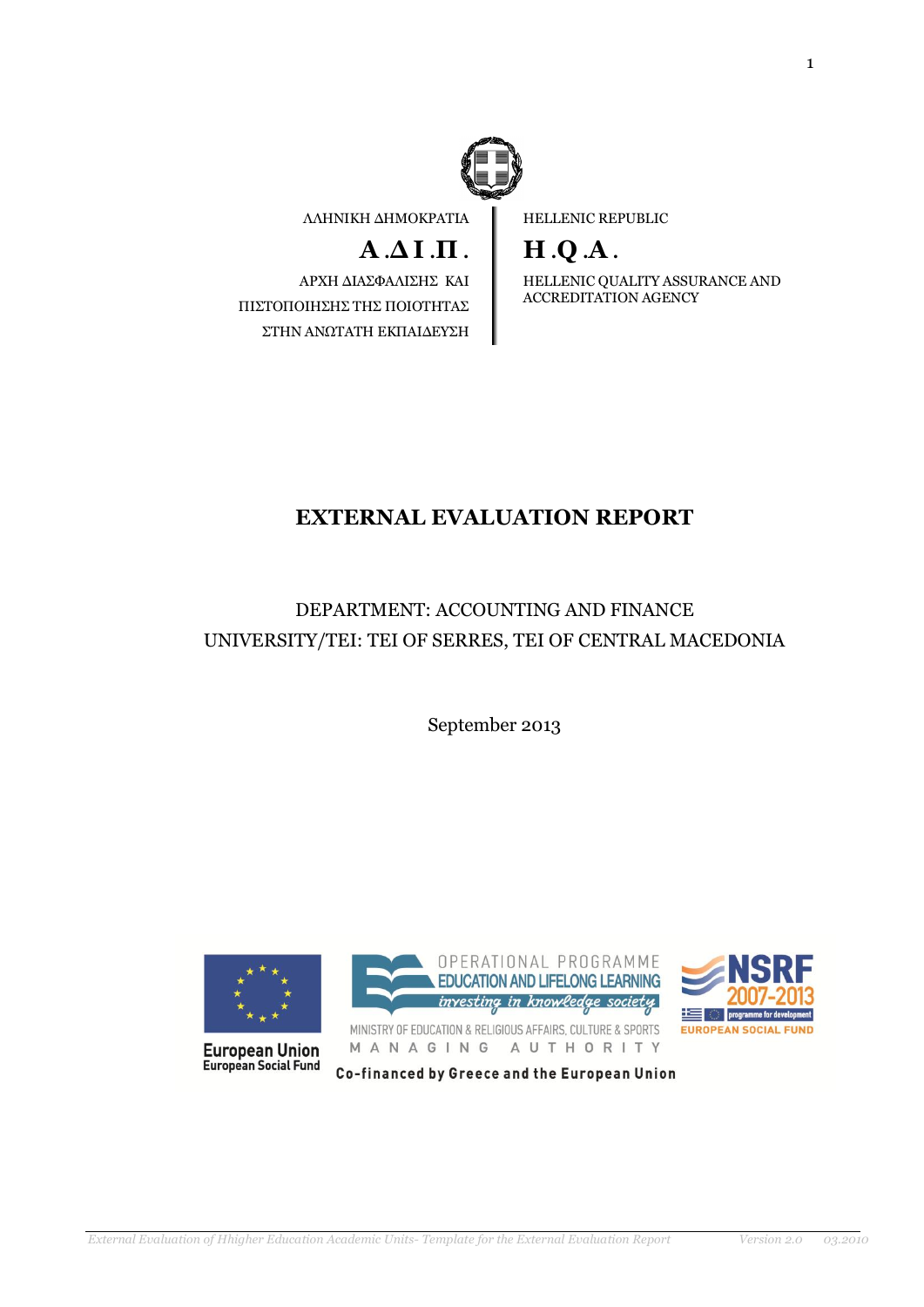# **TABLE OF CONTENTS**

# **The External Evaluation Committee**

### *Introduction*

I. The External Evaluation Procedure

- Brief account of documents examined, of the Site Visit, meetings and facilities visited.
- II. The Internal Evaluation Procedure
	- Comments on the quality and completeness of the documentation provided and on the overall acceptance of and participation in the Quality Assurance procedures by the Department.
- *Α. Curriculum*

APPROACH

- Goals and objectives of the Curriculum, structure and content, intended learning outcomes.
- IMPLEMENTATION
	- Rationality, functionality, effectiveness of the Curriculum.

**RESULTS** 

Maximizing success and dealing with potential inhibiting factors.

IMPROVEMENT

• Planned improvements.

### *B. Teaching*

APPROACH:

- Pedagogic policy and methodology, means and resources.
- IMPLEMENTATION
	- Quality and evaluation of teaching procedures, teaching materials and resources, mobility.

RESULTS

Efficacy of teaching, understanding of positive or negative results.

IMPROVEMENT

• Proposed methods for improvement.

# *C. Research*

#### APPROACH

• Research policy and main objectives.

IMPLEMENTATION

Research promotion and assessment, quality of support and infrastructure.

RESULTS

 Research projects and collaborations, scientific publications and applied results. IMPROVEMENT

Proposed initiatives aiming at improvement.

# *D. All Other Services*

APPROACH

Quality and effectiveness of services provided by the Department.

IMPLEMENTATION

 Organization and infrastructure of the Department's administration (e.g. secretariat of the Department).

RESULTS

- Adequateness and functionality of administrative and other services.
- IMPROVEMENTS
	- Proposed initiatives aiming at improvement.

# **Collaboration with social, cultural and production organizations**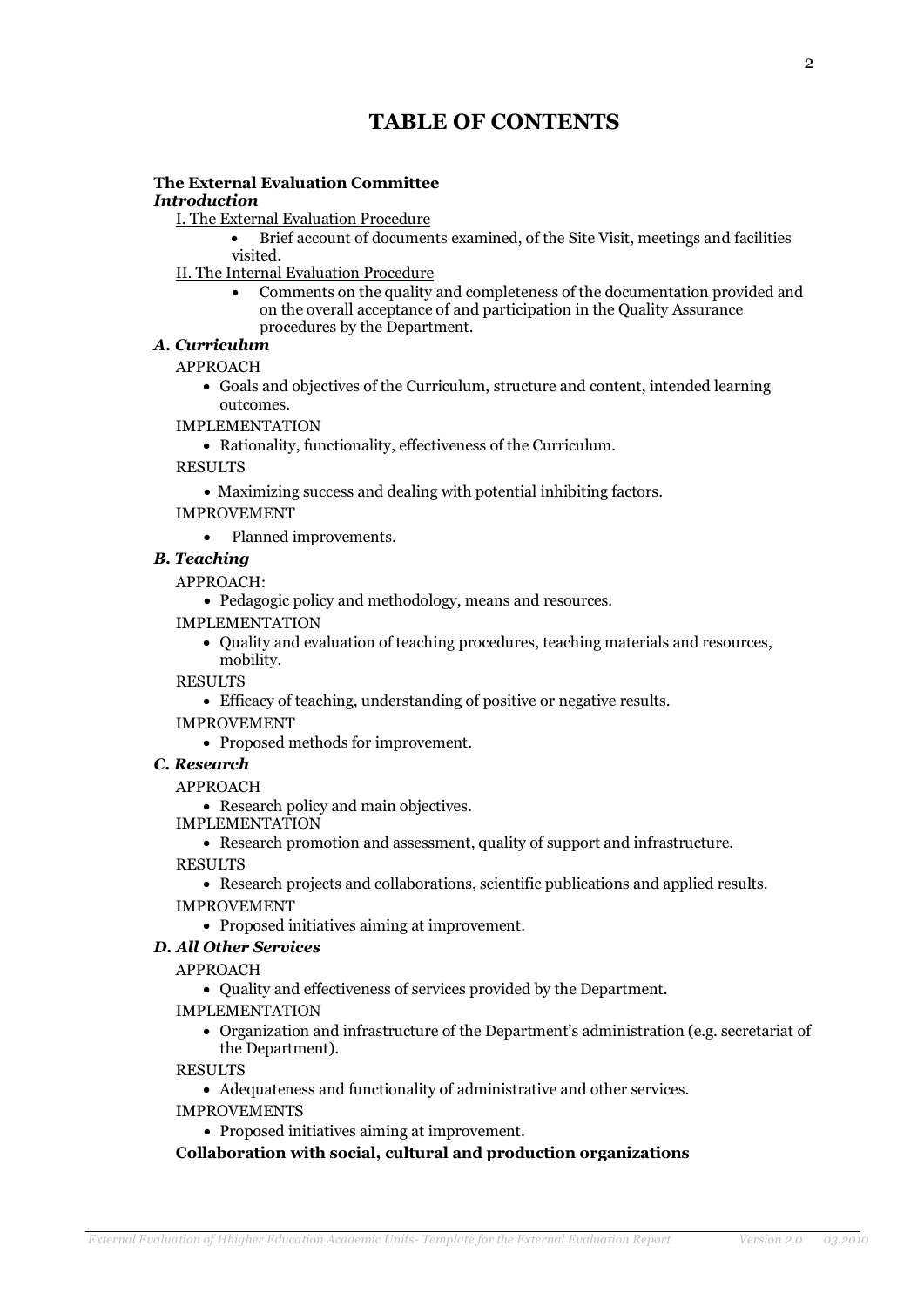#### *E. Strategic Planning, Perspectives for Improvement and Dealing with Potential Inhibiting Factors*

- Short-, medium- and long-term goals and plans of action proposed by the Department. *F. Final Conclusions and recommendations of the EEC on:*
	- The development and present situation of the Department, good practices and weaknesses identified through the External Evaluation process, recommendations for improvement.

#### **External Evaluation Committee**

The Committee responsible for the External Evaluation of the Department of Accounting and Finance of the Technical Institution of Serres: Central Macedonia (Serres) consisted of the following three (3) expert evaluators drawn from the Registry constituted by the HQAA in accordance with Law 3374/2005:

| 1.  | Dr. Annita Florou<br>(Title) (Name and Surname)                                                     | (President) |
|-----|-----------------------------------------------------------------------------------------------------|-------------|
|     | (Institution of origin)                                                                             |             |
| 2.  | (Title) (Name and Surname)                                                                          |             |
|     | (Institution of origin)                                                                             |             |
| 3.  | Dr. Christos Kazantzis<br>(Title) (Name and Surname)                                                |             |
|     | (Institution of origin)                                                                             |             |
| 4.  | (Title) (Name and Surname)                                                                          |             |
|     | (Institution of origin)                                                                             |             |
| .5. | <u> 1989 - Jan Samuel Barbara, margaret eta idazlea (h. 1989).</u><br>(Name and Surname)<br>(Title) |             |
|     | (Institution of origin)                                                                             |             |

*N.B. The structure of the "Template" proposed for the External Evaluation Report mirrors the requirements of Law 3374/2005 and corresponds overall to the structure of the Internal Evaluation Report submitted by the Department.*

*The length of text in each box is free. Questions included in each box are not exclusive nor should they always be answered separately; they are meant to provide a general outline of matters that should be addressed by the Committee when formulating its comments.*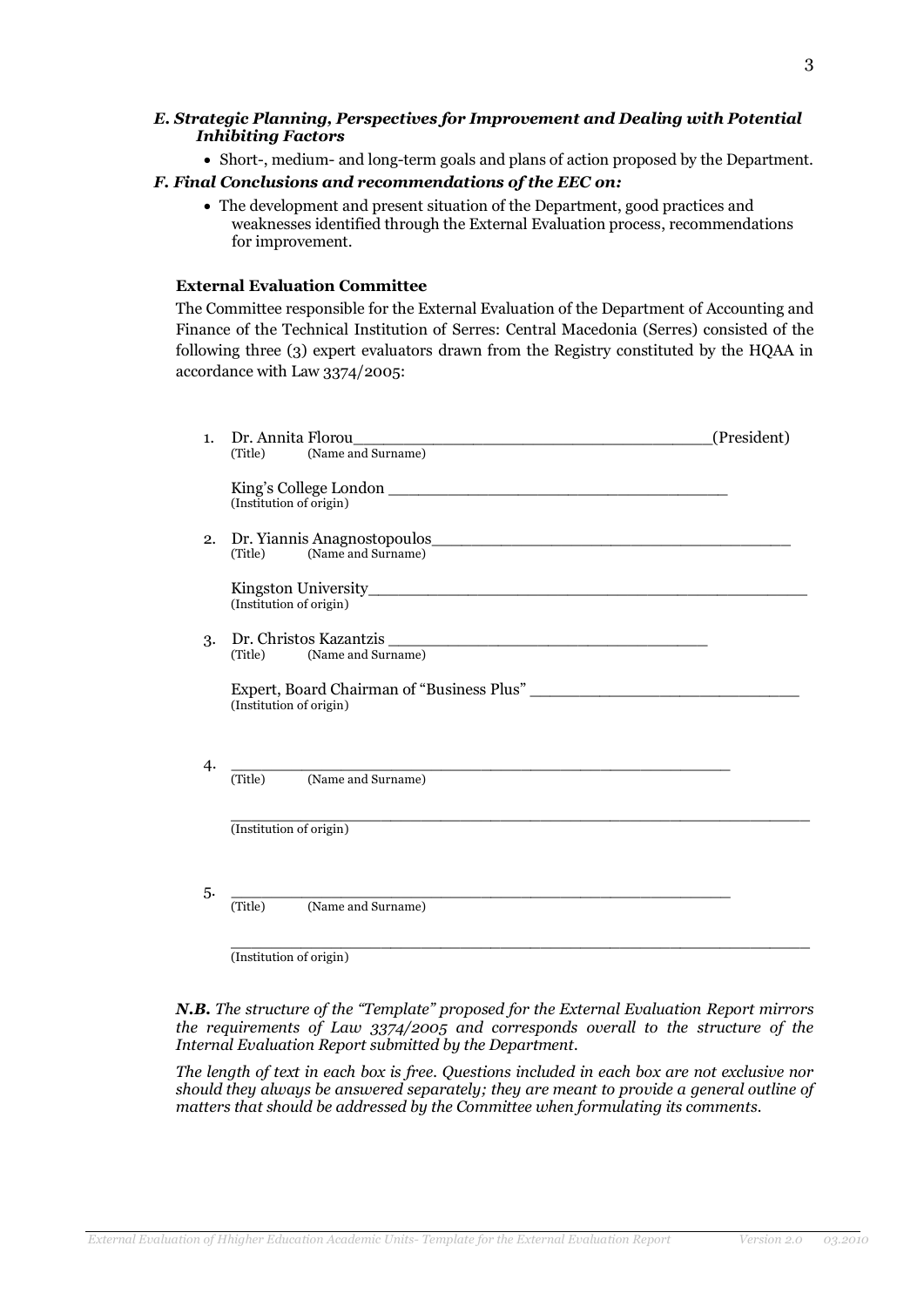# *Introduction*

*The Department of Accounting in TEI of Serres was established in 1984 with the Law 99/1984. It is part of the Faculty of Management and Economics. It is located on a sizeable, compact campus in the outskirts of the town of Serres. The Department has 13 permanent members of academic staff and 2,915 students. The Department employs a number of seasonal academic staff (21), and four administrative staff including two technical support staff. The statistical data in this report are provided by the Department itself. The aims and objectives are also provided by the Department.* 

### *I. The External Evaluation Procedure*

*In line with the review procedure, the Committee visited the Department on one occasion. The visit took place between 16 September 2013 and 18 September 2013 in order to make an assessment of the curriculum, teaching, research and other services including infrastructure, and to exchange views and opinions with various faculty members. The broad aims were to review and evaluate the management of the student learning experience; the monitoring and review of the Department-led quality; the strategic management of the Departmental quality enhancement. The Committee comprised of a group of peers: an expert from a Greek consulting company and two academic reviewers from the UK.*

*Day 1: On its first day of arrival, the Committee met with the President of the TEI of Serres, the Vice-President responsible for Academic Affairs, the President of the Department as well as some members of the permanent academic staff of the Department. Besides a brief introduction to the history of both the Institution and the Department, the President of the TEI of Serres set out the future agenda of the Institution and outlined the possibilities of establishing further links with other Institutions that will enhance the reputation of the Institution and, consequently, the Department.* 

*Day 2: The Committee met with a number of staff and other stakeholders namely:*

- *The permanent academic staff*
- *Support services staff such as administrative staff*
- *Postgraduate students of the Department*
- *Graduates of the Department*

*Day 3: The Committee met with the following stakeholders:*

- *Local employers*
- *Specialised technical staff*
- *Undergraduate students*

*In addition, the Committee pursued one-to-one meetings with permanent academic staff and made other visits, namely:*

- *Visit to the Institution's/Campus facilities*
- *Visit to the Department's Laboratories*

*At the end of the assessment exercise the Committee met briefly with the TEI's President*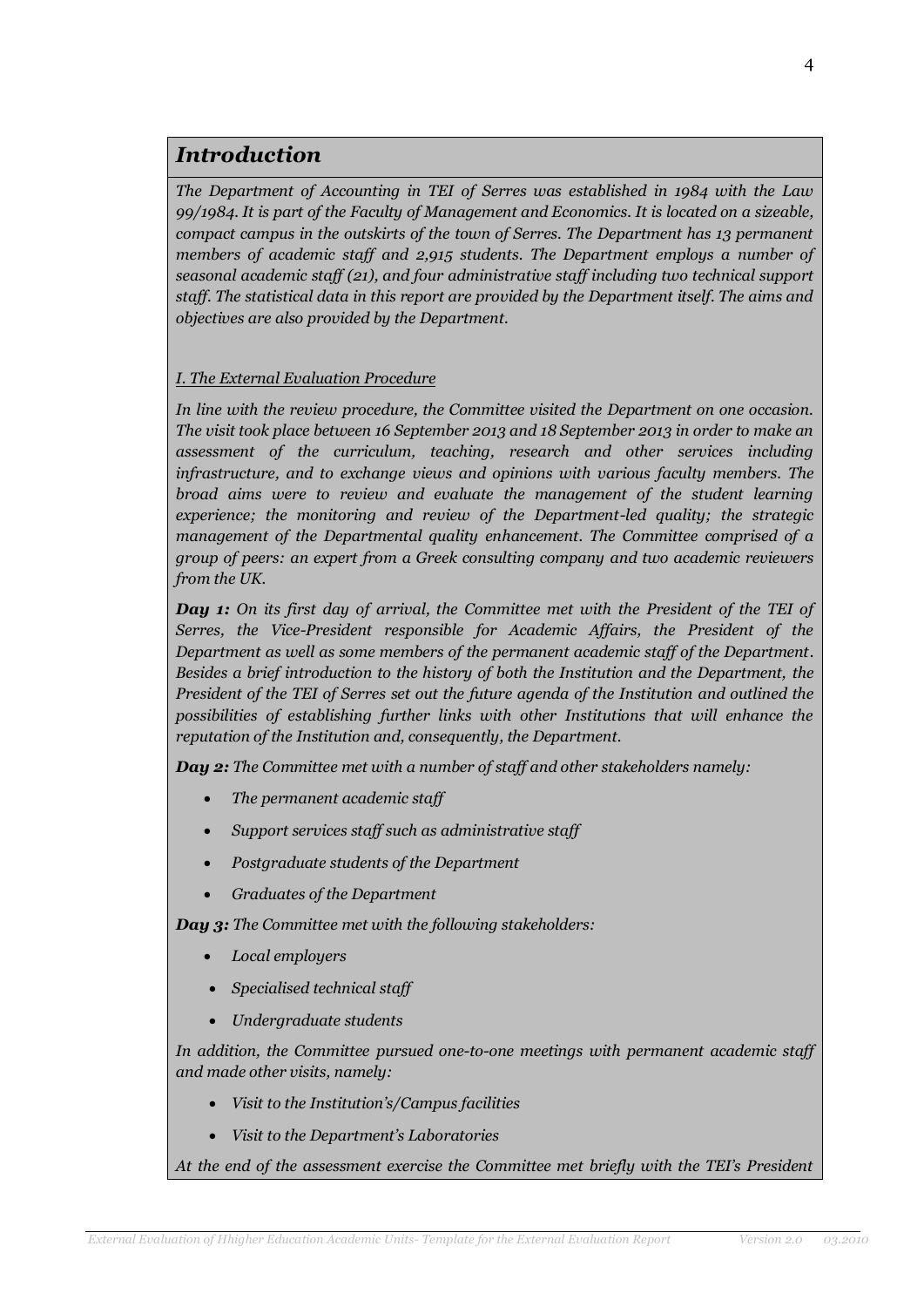*and the two Vice-Presidents to briefly discuss the way forward and the follow up after the team's departure as well as the concluding report.*

*List of Reports, documents, other data examined by the Committee.* 

*The Committee was provided with a number of Departmental documents and attended a number of discussions in order to ascertain their appropriateness and usefulness upon*  which the evaluation would be based. The list of documents provided included the *following:*

- *Module outlines of the undergraduate programme*
- *Internal evaluation documents*
- *Student feedback forms/Student questionnaires*

*The presentations/scheduled meetings attended by the Committee as well as the accompanying documents examined, included the following:*

- *Presentation about the Department by the President of the Department*
- *Presentation of the undergraduate and postgraduate programme of study*
- *Presentation regarding international aspects of the Department's activities*
- *Presentation regarding the research activity and output of the Department*
- *Presentation regarding work-based learning and placements*

*Facilities visited by the Committee* 

*The facilities that the Committee visited in order to review the infrastructure were:*

- *The library*
- *Teaching rooms / seminar rooms*
- *Lecture theatres*
- *Academic staff offices*
- *Administrative services offices*
- *Student/staff restaurant, cafe, student accommodation,*
- *Other lecture theatres*

#### *II. The Internal Evaluation Procedure*

*The type and range of documents reviewed by the Committee were adequate for the purposes of this visit, although some internally generated documents could have been more informative and more comprehensive. Despite that, the Department was very co-operative in producing and providing any extra documents deemed necessary by the Committee for the purposes of performing the external evaluation. This ranged from evidence relating to teaching and teaching-related activities, support activities, premises and infrastructure, research and research-related activities, and international aspects of the Department's activities. Information presented included also the Department's short-term and long-term plans as part of its strategic review as well as some suggestions regarding the Department's needs and the associated aspirations. In addition, a review of positive aspects of the Department's activities and position as a base on which to build on future performance as well as a review of weak points to be addressed in light of the Department's future direction were provided.*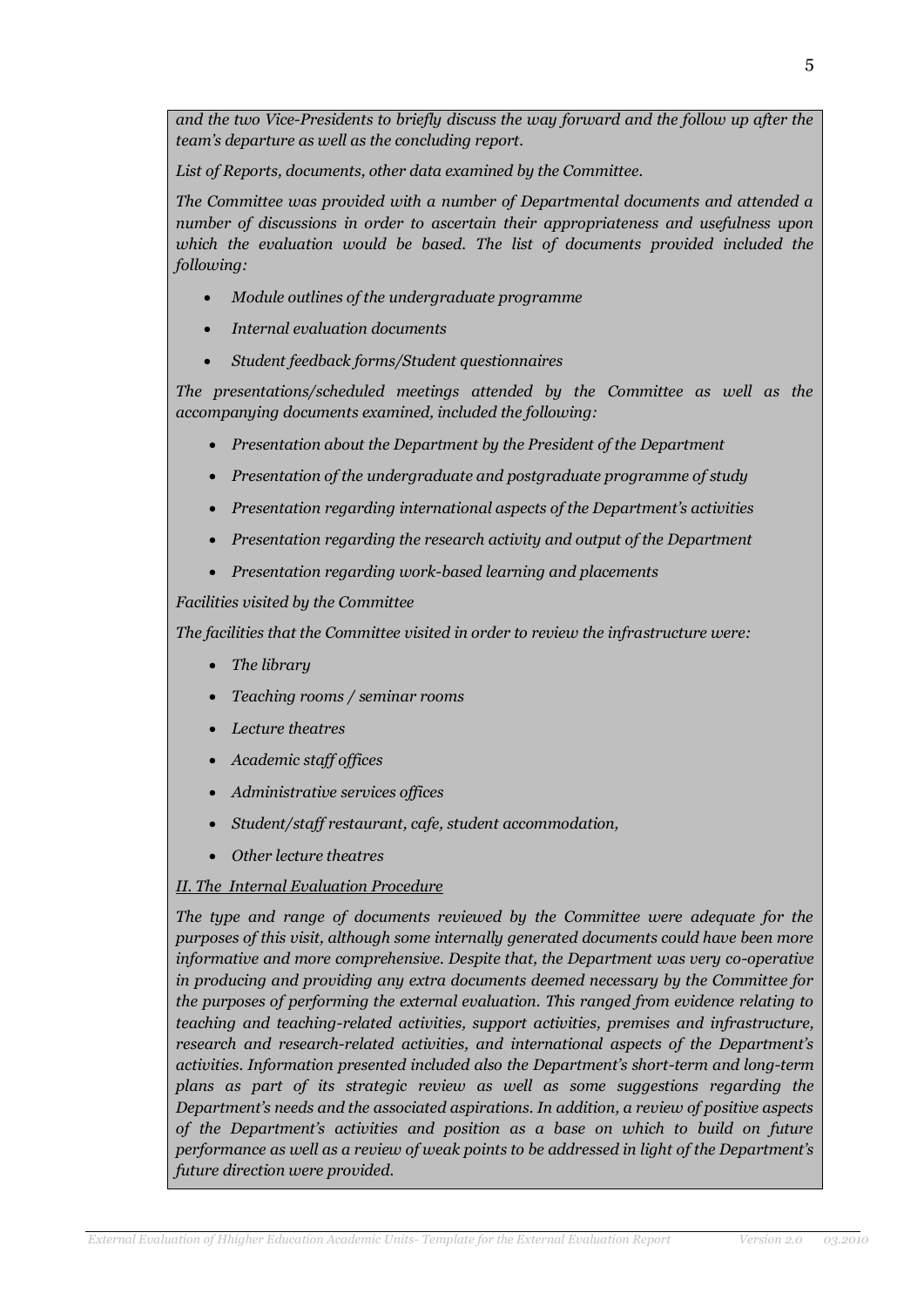# *Α. Curriculum*

*To be filled separately for each undergraduate, graduate and doctoral program.*

*Currently the Department offers an undergraduate and a postgraduate but not a doctoral programme. We note here that the Department aims to submit an application to the Ministry of Education and Lifelong Learning for developing an in-house full-time doctoral programme.*

*The Department has a profound commitment in developing a relevant curriculum to meet the professional expectations and academic rigour of its undergraduate degree. Such an approach is clearly demonstrated with the extent and importance of the effective assessment and review of both the content and the structure of the curriculum in a continuous periodic self-assessment practices that took place from 2004, through to 2012. The comments provided below refer to the curriculum as it is currently implemented in the undergraduate accounting degree. The curriculum content, structure and relevance have been discussed by the Committee.*

# *APPROACH*

*The approach, evident in the curriculum, reflects an inclusive orientation to both the empirical and theoretical dimensions of the accounting discipline, while a variety of other relevant disciplines such as Law and Economics are built in the curriculum to enhance the learning breadth of the degree. Consideration may also be given for introducing other relevant modules in an effort to reflect the continuous and dynamic nature of the discipline of accounting (see below suggested improvement). This is also reflected in the department's teaching staff efforts to update the content-relevant material in an attempt to link it to the corresponding scientific developments internationally in the area of accounting.*

*The overall goal of the degree is stated to be a contemporary and professionally relevant learning experience with promotion of independent individual and group study. Such a goal aims to produce professionally relevant graduates. However, the achievement of the intended learning outcomes of the degree appears somewhat vague; while the learning contribution of each taught module is clear it is less so at a holistic level. There is partial evidence of a structured approach to the development of module outlines, and incorporation of the degree learning objectives within each module appears less obvious. An important element of the undergraduate curriculum is the industrial placement for about 6 months and the undergraduate dissertation. Faculty, current students and graduates as well as local employers indicated to us the professional relevance of the degree. In fact, the local employers have strongly indicated the fact that graduates of the Department have all the necessary skills and competences to start their careers as professional accountants.* 

*Students, when asked, about the quality of the curriculum content appeared highly satisfied. One area of relative concern was the Undergraduate Seminar designed to prepare the students for their dissertation; some students felt that the content of such a module did not prepare students adequately for the completion of this project. Students felt that they did not receive too much directional support in the seminars; equally though they were very satisfied with the provision of supervision.*

*As can be evidenced from discussions with the academic staff, the Department's President, the programme manager as well as from the associated documents examined, there have been considerable revisions of the curriculum (three revisions within the last 8 years). The*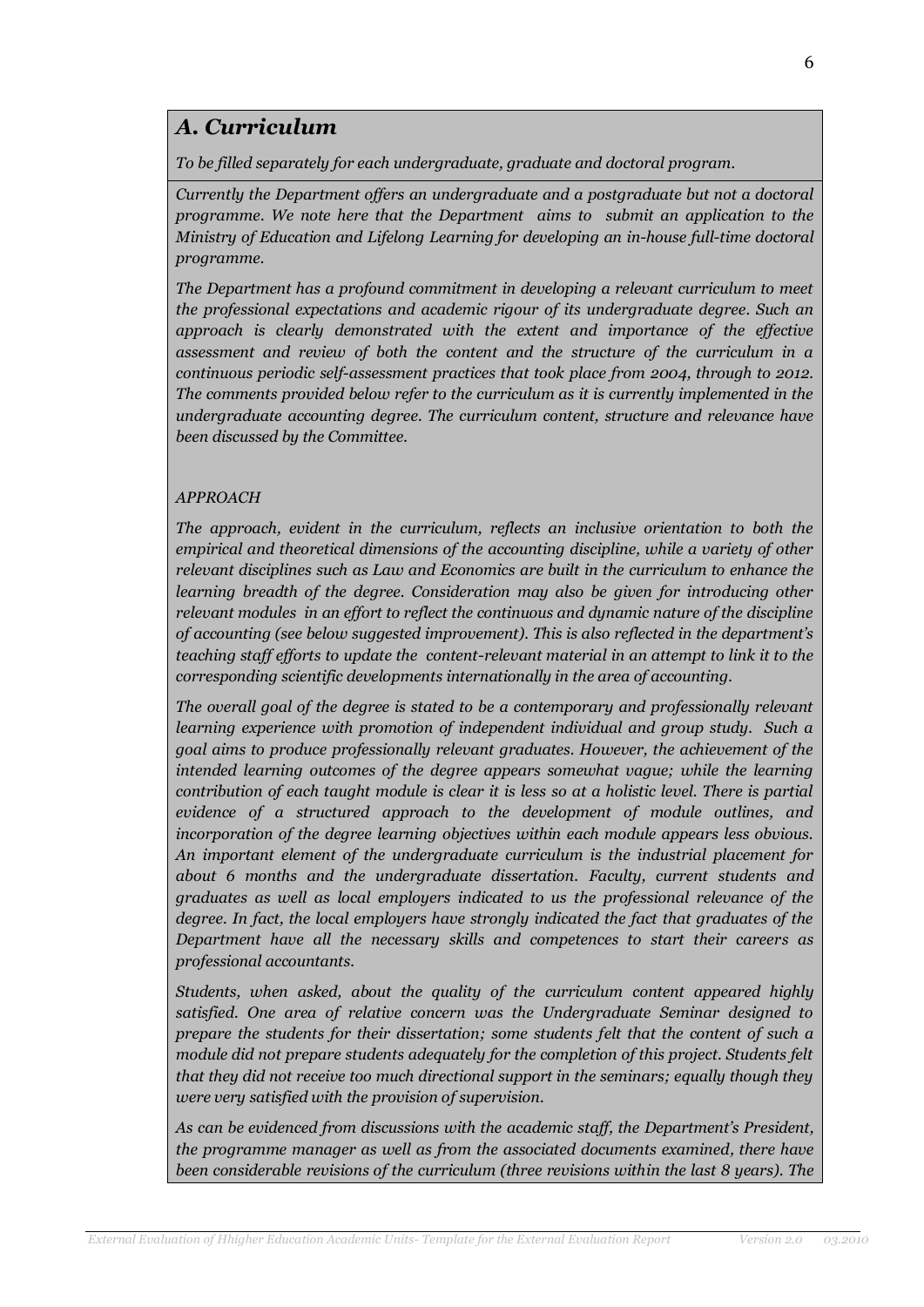*programme seems to be following changes in the international accounting development and standard setting area closely. There is also evidence of a set procedure in place for revising the content of the curriculum constrained, however, to some extent by the State framework for curriculum development and education.*

### *IMPLEMENTATION*

*The content and structure of the undergraduate learning curriculum includes a great volume of learning activities that aim to an intensively focused learning experience for the professional competence of future graduates. Such activities include an extensive timetable of compulsory workshops (Εργαστήρια) and tutorials (Ασκήσεις πράξης). Although such a compulsory approach creates a rather heavy workload for the members of the staff and the students, it appears to be widely appreciated by the students, graduates and the representatives of employers. The main reasons of such a positive learning experience has been identified to be the contemporary nature of topics introduced in the tutorials and workshops, and the constructive relationship between the members of the academic staff with the students. However, the limited resources restrict, to some extent, the effectiveness and the potential of the curriculum (e.g., elective modules are limited due to lack of academic staff).* 

*Another very important aspect of the implementation and delivery of the curriculum is the timely manner of the delivery of learning with limited overlap between modules. Such an approach is considered appropriate for effective and useful learning although it imposes a degree of time restrictions to the planning and choice by the students.* 

*Academic staff has extensive experience in professional practice as well as the necessary and up-dated training required for the successful delivery of the programme.*

# *RESULTS and IMPROVEMENT*

*The aim and design of the curriculum effectively creates a professional and disciplinerelevant degree. The commitment to continuous self-assessment of the curriculum (with the periodic reviews from 2004 through to 2012) and improvement of the content and structure of the degree creates a reflective approach to undergraduate education in the Department. It has been clear during our discussions with the members of staff that such a reflective approach is beneficial for both the identification of the potentialities of the degree in meeting contemporary development in the accounting discipline as well as the professional accounting practice. Our view is that the benefits of continuous selfassessment and improvement is an approach that could be further enhanced with the design and implementation of peer review processes in a number of aspects such as exam*  papers, module teaching notes, and the delivery of teaching sessions. The exploration of *contemporary pedagogical methods and the relevant training of the academic staff are suggested.* 

*In terms of individual modules overlapping within the curriculum there is little evidence of duplication yet the existing overlap is to some extent beneficial for student progression. The committee also feels that while the majority of the curriculum indeed concentrates in the accounting area and its practical application some module titles are either not informative or do not reflect the intended content (e.g., Τραπεζική Χρηματοοικονομική); or it is not clear how such modules tie in with the rest of the curriculum (e.g., Principles of Marketing, Innovation and Total Quality Management); or some topics should be taught as part of a module and not consist a whole module themselves (e.g., Accounting and V.A.T Management and Corporate Social Responsibility for which the whole of 13 weeks has been allocated); or some modules should be compulsory rather than electives (e.g., Group Accounting and Derivatives Accounting, which moreover in comparable institutions is*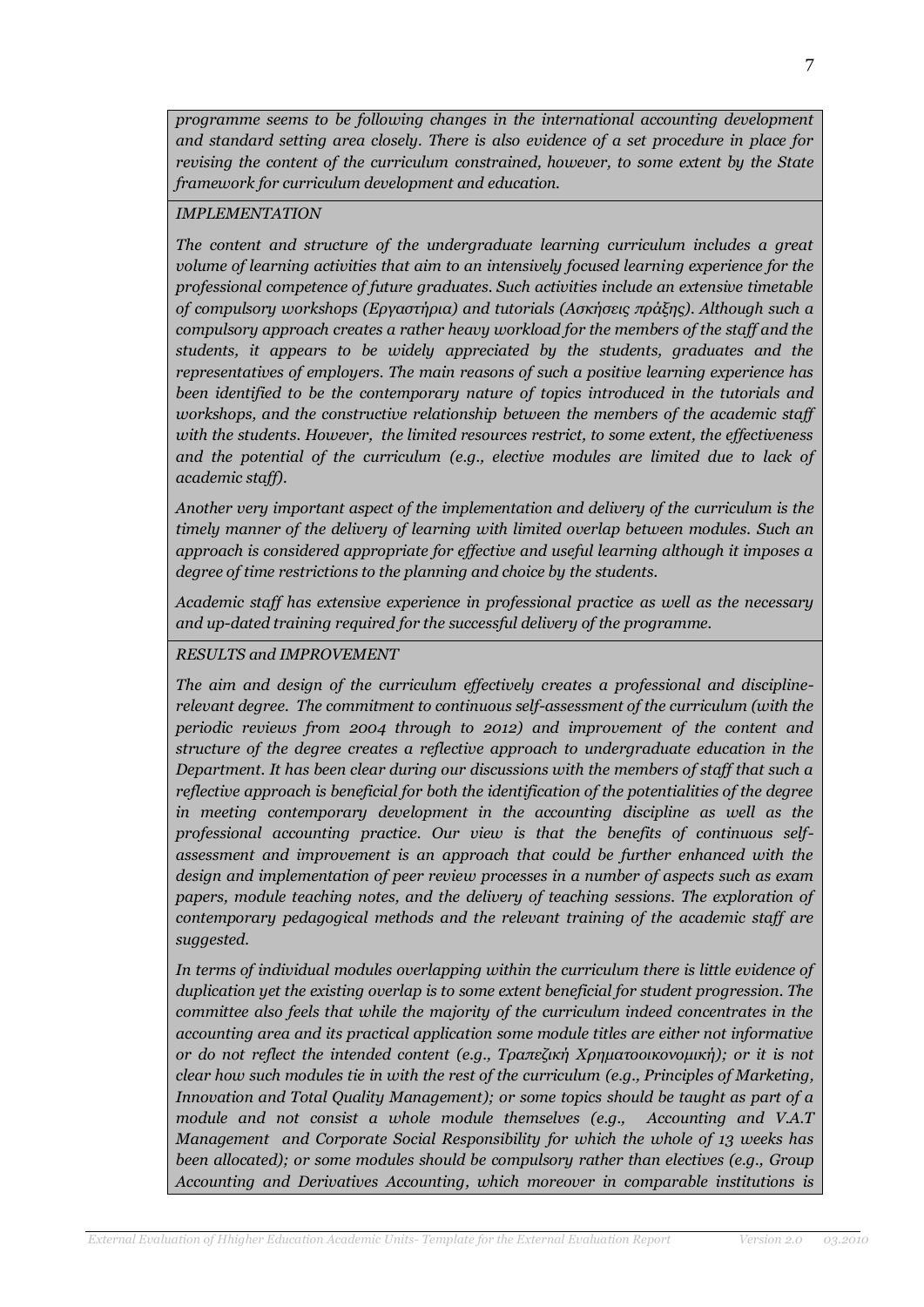*taught separately with Group Accounting being a compulsory module). In addition, it should also be noted that while there is satisfactory coverage in areas of accounting such as financial accounting, auditing and cost accounting, there is less so in other pockets of expertise. For example, there is lack of presence of modules such as Management Accounting and Accounting for Non-Profit Organisations. Additions such as these mentioned above would make the curriculum more inclusive, up-dated, in-line with other degrees in comparable institutions, so as to achieve a more spherical and inclusive programme. For example, Management Accounting is an integral part of accounting programme delivery and the committee feels that the programme and the students would strongly benefit from an introductory module in the early part of their studies followed by an advanced course towards the second half of the study programme. To conclude, students also felt that the accounting software programmes taught are outdated and replacement with more sophisticated, up-dated software would be beneficial.*

*Finally, we believe that an important success factor for the implementation, effectiveness and relevance of the curriculum is the inclusion of students in the life of the Department and students' welfare. During our visit, current students and graduates expressed their interest to be more informed on the activities of the Department such as research paper seminars, conferences and others. The need for more sessions informing students on aspects such as organisation and procedures within the Institution, employability, career options, placement opportunities, research activities of the Department and engagement with the local community is evident. This is also discussed in section D below.* 

*Given that the curriculum has recently been reviewed and changed the Department does not have any immediate specific plans for further improvement; it is, however, open to suggestions.*

# *B. Teaching*

# *APPROACH*

*The Department appears to have the following aims with respect to teaching:*

- *To produce well-qualified graduates with key skills for lifelong learning*
- *To ensure relevance by maintaining and enhancing the Department's links with business, commerce, and public sector organisations*
- *To maintain and enhance the employability of graduates*

*Overall, the Department has a clearly defined and stated pedagogic policy (i.e. a teaching, learning and assessment strategy) with regards to teaching approach and methodology.* 

*Further, the Department provides a number of skills and capacities to their students. In other words, on successful completion of their degree students will:*

- *Be equipped with strong background and expertise in the areas of accounting and financial management*
- *Be able to use core skills, with a particular emphasis in accounting*
- *Have developed transferable and other skills (e.g., writing and presenting reports etc.)*
- *Have learnt to reflect upon and develop their own positions in relation to corporate responsibility, professionalism, and business ethics, among others*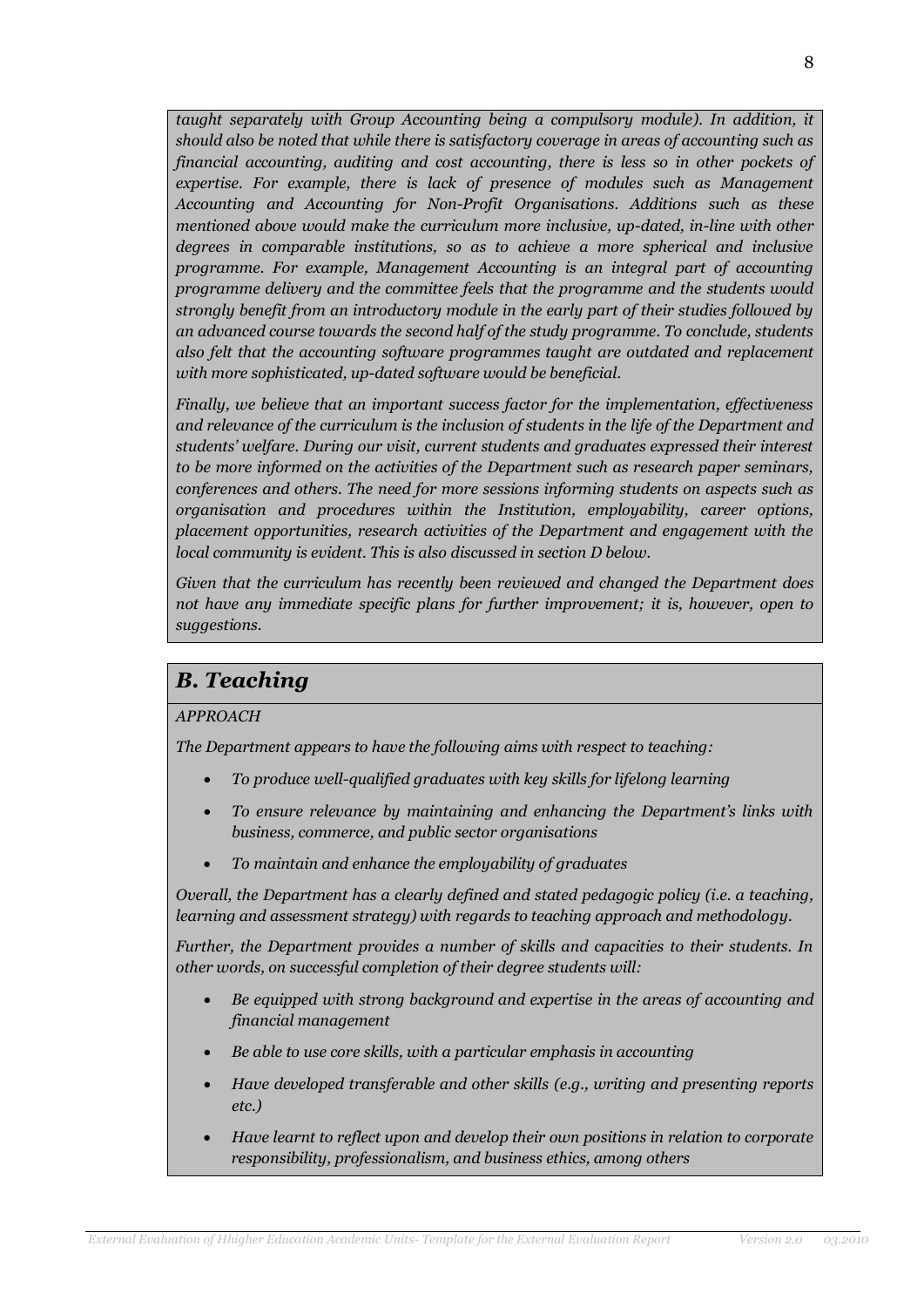With respect to teaching methods, the academic staff members use the internationally *established teaching methodology, which is a combination of lectures, workshops and tutorials, i.e., problem solving sessions and practical exercises. The Department saw the necessity to incorporate online resources into teaching as a means of meeting the needs of today's students brought up in the 'digital age', and has introduced a web-based e-learning system (e-class programme). Nonetheless, not all faculty members are delivering their classes or using fully this web-based learning environment system. In addition, four out of thirteen academic staff members do not provide any information at all about their qualifications as well as their teaching and/or research activities on the department's webpage.* 

*The collaboration between the faculty members and the students (those who are present and engaged with the Department's life) seems to be very good. Almost all students with whom we met appear to be very satisfied with their interaction with the academic staff members (i.e., academic staff members are available during office hours, respond quickly to e-mails from students, are very helpful in answering questions from students etc.).*

*The means and resources available to cover the teaching programme (e.g., classrooms, projectors, computers labs etc) are considered of high quality, especially taking into account the current financial constrains of Greece.* 

*The teaching staff-student ratio is approximately 1:244 (based on the total number of fulltime academic staff members). Considering that this ratio is in the extremely high part of the spectrum accepted internationally, it needs significant attention and serious improvement on behalf of the relevant ministry. Clearly, such a high ratio of teachers to students can adversely affect the quality of teaching.* 

*The examination system is a standard one; it could be improved by making projects and mid-term exams obligatory and enforcing the new law with respect to the indefinite number of times that a student can be examined. The total number of undergraduate students as of March 2013 is 2,915; of which, 1,152 (39.5%) have not been able to successfully complete their studies within the expected four-year period. One possible explanation of this especially high ratio could be a major issue regarding the department's examination system. In particular, informal discussions with students brought to our attention that a significantly high number of students fail to pass a series of courses taught by one academic staff member. According to students this failure rate is less likely to be attributed to the difficulty level of the courses; instead, it appears to be associated with specific malpractices. This issue is discussed widely by the department's students and academic staff members; it is also well-known to the local society of Serres. To this end, we attach an anonymous student complaint as this appears on the internet. Both students and other academic staff members mentioned that in the past there have been attempts to stop these practices but without success; this is also mentioned in the above mentioned anonymous complaint. Instead, student discussions implied that in light of the lack of disciplinary action other academic staff members started adopting similar practices. Clearly, we are not able to attest to the accuracy and authenticity of these allegations; moreover, it is not the role of this Committee to perform such investigations. But, information about differences in success/failure rates across courses, provided in the Department's internal documents, could shed light to the above mentioned allegations. Moreover, we do confirm the extreme disappointment and despair of the students that we met with regards to this issue. As one student put it: "Mr. XX is our only problem at TEI of Serres but it is a huge problem". We are also extremely sceptical regarding the overall quality of the degree provided by the Department, if such practices occur. This is particularly important, given that the above mentioned alleged practices may potentially*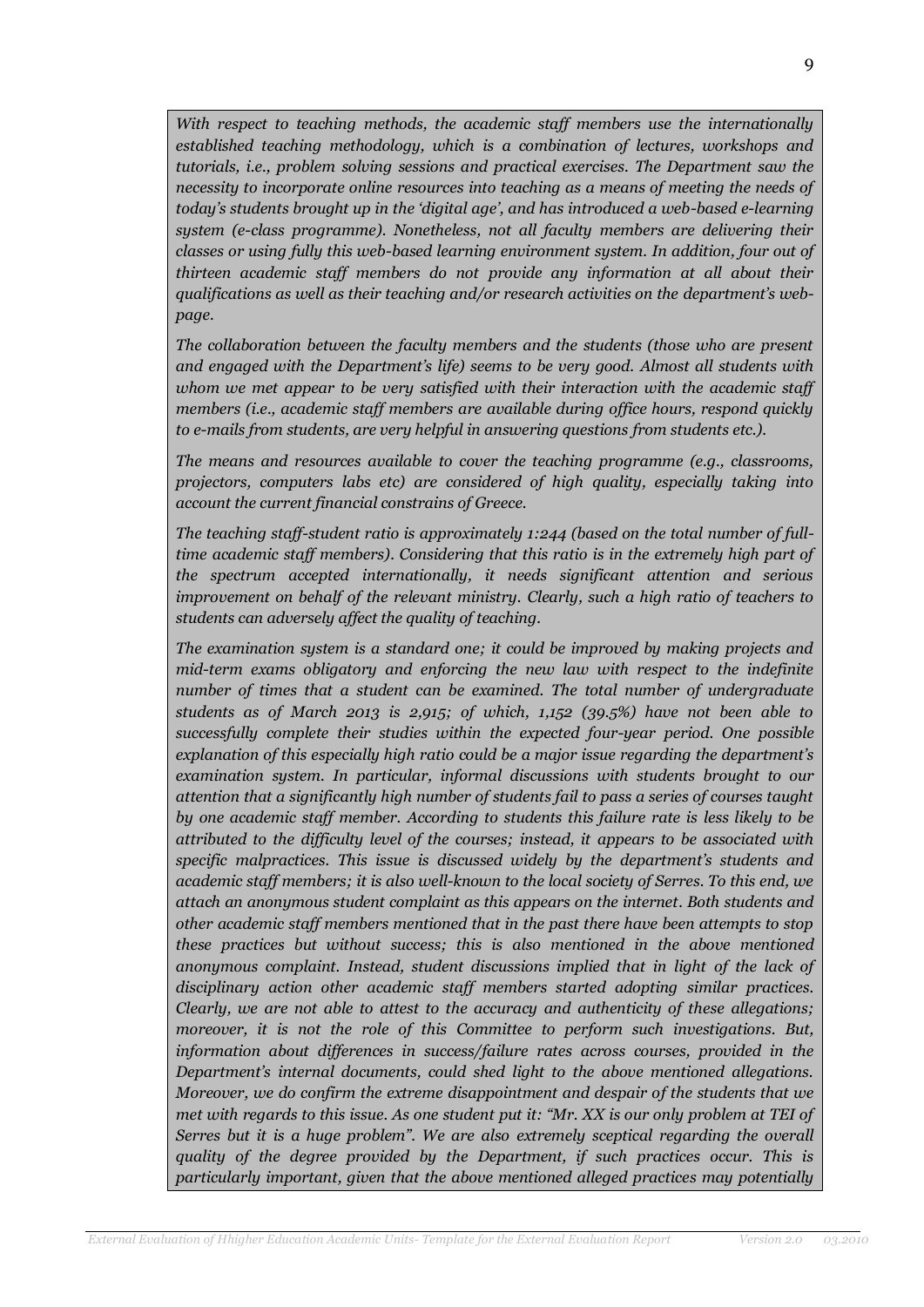*discount all the good work done by the rest of the department. Accordingly, we strongly recommend that this issue is fully investigated. Its resolution may have significant implications for the future progress of the department. As one student put it: "Had I known that there is this issue at the department I would not have applied for a position here".*

#### *IMPLEMENTATION*

*The Committee did not observe any teaching and learning sessions, as the visit took place during the exam period. From discussions with various participants (current students, graduates, and academic staff) it is apparent that a lot of effort goes on in the proper delivery of lectures or workshops. There is ample evidence of a very high commitment to satisfying the expectations of the students in a supportive learning environment. However, it is worth noting that further improvements are expected, especially with the use of the eclass learning system by all staff.* 

*The consultancy and practical expertise of the academic staff clearly informs teaching and learning and is highly appreciated by the students and the employers.*

*We were provided with module outlines but not module teaching notes. Based on our own assessment of the module outlines and discussions with students, teaching material relating to the undergraduate programme is considered high quality. Moreover, teaching notes are distributed at the beginning of each module. However, it should be noted, that most of the students that we met do not read at all the recommended books; one possible explanation may be that the books are not up-dated. In general, this observation raises questions regarding the usefulness of the distributed books. With regards to the teaching material of the postgraduate programme there was no information at all, either internally provided to us or publicly available on the internet. We are therefore, unable to assess the quality of postgraduate teaching material; we do note, however, that the lack of information is a potential weakness of the programme.* 

*There is no clear link of research and teaching, but in the last year of their studies, students are required to undertake a written dissertation, which involves some type of research activity supervised by academic staff. It is noted though that there is scope for dissertations to be more research-based and incorporate academic references to a larger extent.* 

*There are formal procedures where students provide feedback by filling in questionnaires towards the end of each module. Student feedback is analysed internally and then provided to academic staff members. From discussions with students we infer that most of the academic staff members are very good teachers, as this is also reflected in the teaching evaluations provided to us. However, according to student feedback in some cases where the teaching quality of academic staff is relatively low there has been no attempt for improvement, even though a series of complaints have been recorded systematically.* 

*As mentioned in the department's internal evaluation report mobility of staff and students is limited. In particular, there was no mobility at all among academic staff members whilst a very small number of the department's students went abroad and vice versa.* 

#### *RESULTS*

*The Committee didn't observe any teaching and learning sessions, as the visit took place during the exam period and, as a result, no comment can be made on the efficacy of teaching. However, it is noted that there is a relatively low student participation in lectures (as mentioned in the internal evaluation report).* 

*Again, we have no information about differences among students in the time to graduation. The only available statistic is that, as mentioned earlier, 39.5% of current students have not*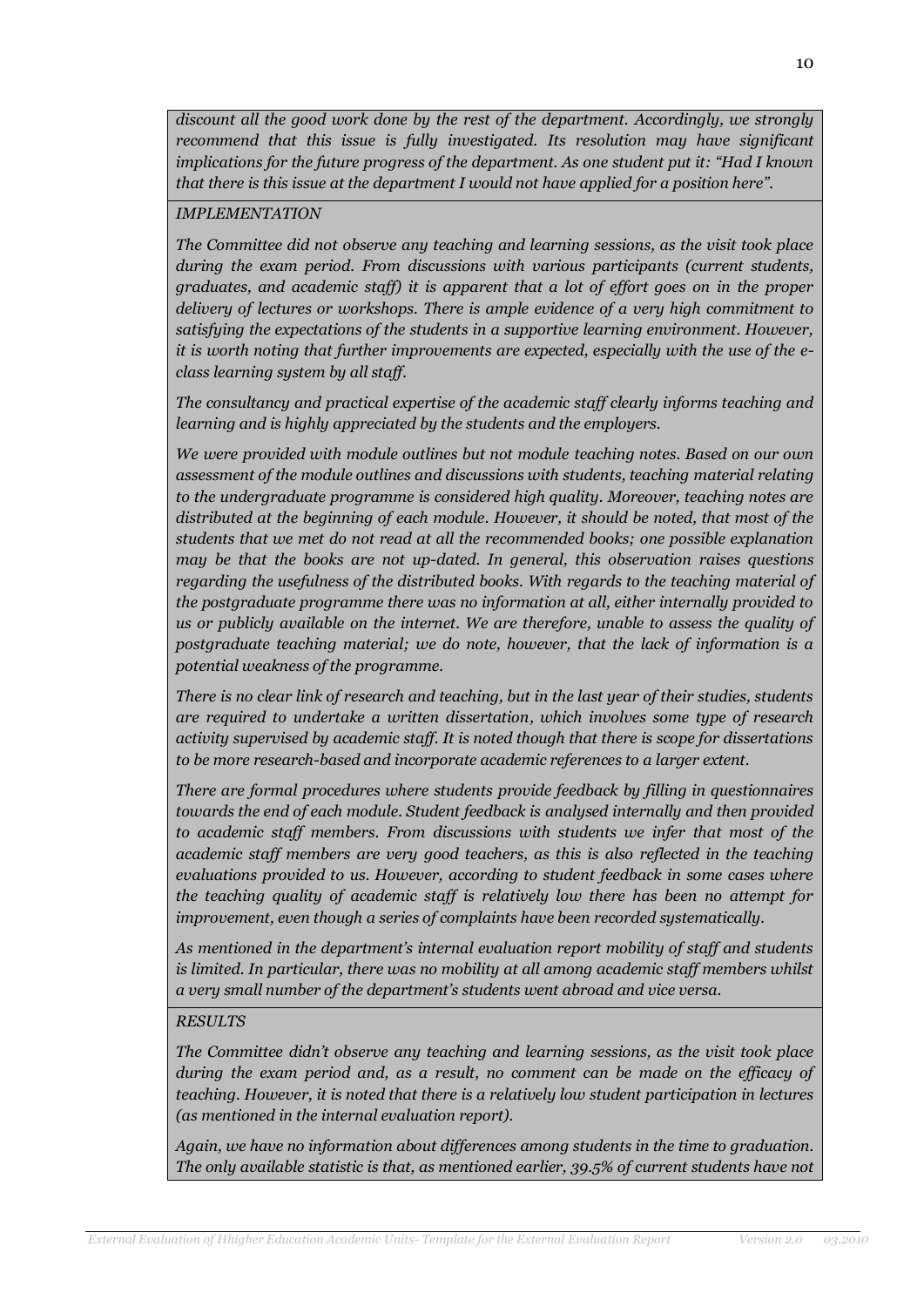*completed the undergraduate programme within the four-year expected period. This ratio is not justified based on international standards. It is therefore critical to investigate the origins of such high levels of time to graduation. With regards to differences among students in the final degree, the average final grade over the last eight years is 6,55. Specifically, 6,69% of students receive 5-5,9; 79,86% of them obtain 6-6,9; 13,20% of students receive 7-8,4 and; 0,25% of them obtain 8,5-10. This distribution is in accordance to international standards, although the percentage of students within the top rank of the scale (i.e., 8,5-10) is considered relatively low.*

*The faculty members are aware of their strengths and weaknesses. They are concerned and interested in their teaching. Some of the academic staff members, with whom we had informal discussions, appear to be particularly concerned with the student allegations mentioned in earlier sections.* 

#### *IMPROVEMENT*

*The Department is particularly concerned with the extremely high ratio of staff/student and consequently with the very high teaching load. For this reason they urgently request the increase of academic staff members, either full-time or seasonal. However, with regards to the rest of the teaching-related issues the Department does not seem to either propose any ways for improvement or take any initiatives towards this direction, even though they themselves have identified several weaknesses in the internal evaluation report and during the formal and informal meetings with the Committee.* 

# *C. Research*

*For each particular matter, please distinguish between under- and post-graduate level, if necessary.*

#### *APPROACH*

*It is noted that, up until 2007, academic staff at TEI were hired and promoted inter alia according to research- related criteria and the regulatory framework of TEI, indicating that these Institutions were not expected to contribute to the production of new knowledge. Hence, academic research output was not supported by the corresponding regulation. However, since 2007 TEI are expected to contribute to the production and dissemination of new knowledge as Universities are expected to do.*

*On that basis, the Department fosters research activities by encouraging staff members to participate in academic conferences and pursue academic research, aiming for publications. In fact, from our discussions it became apparent that there is a clear willingness, from the majority of staff members, to participate in research projects and publish nationally and internationally. However, there is limited evidence of clear objectives with reference to targets of output with regards to publications in academic journals. Moreover, the Department does not seem to have set internal standards for assessing research. Notably, five out of thirteen academic staff members do not have a PhD; more importantly, only one academic staff member has a PhD, in accounting, even though the department focuses in the areas of accounting and financial management.* 

#### *IMPLEMENTATION*

*The Department supports members of academic staff to present their research work in academic conferences outside the Institution. Obviously, conference participation is limited given the current financial constraints of Greece. Nonetheless, other than conference participation there is very limited evidence of promotion and support of research at the Department level. As mentioned in the internal evaluation report, the promotion of research is primarily the responsibility of individual academic staff members.*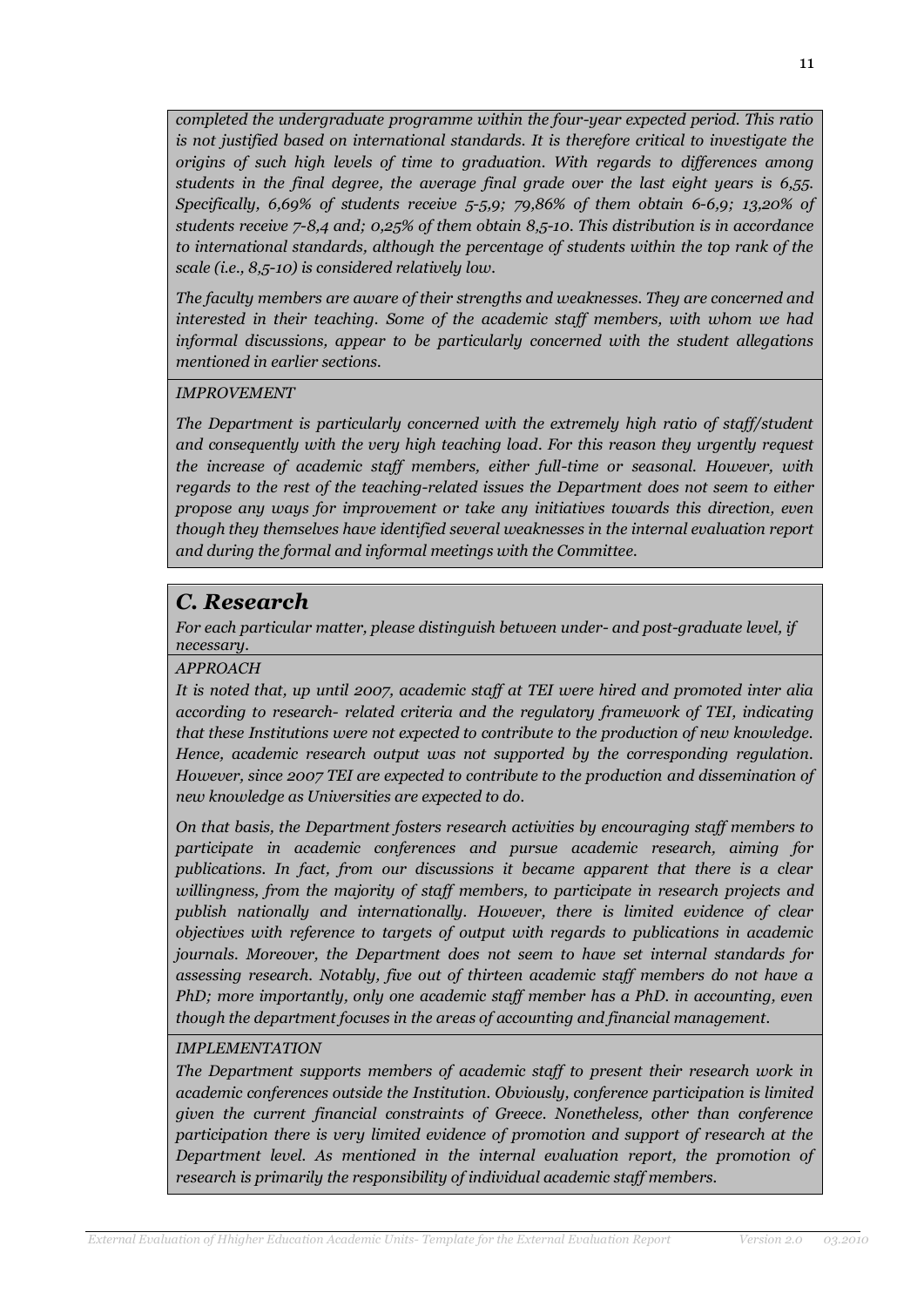*The Institution's library is part of the national consortium for access to several digital libraries. This allows for direct electronic access to a good number of scientific resources (international scientific journals and international conference proceedings), which however may be subject to suspension due to budget cuts imposed by the Greek state. Besides the library resources, there is no evidence of infrastructure for doctoral programmes within the Department (e.g., research databases, offices for research students, research oriented modules, research seminars by external speakers, sufficient funding for participation in doctoral symposiums etc.).* 

*There are no research collaborations as well as research projects at the Department level, with the exception of one project which is close to completion. However, individual academic staff members have participated in several research projects.*

#### *RESULTS*

*As indicated above, lack of clear research objectives at a Departmental level does not allow for an evaluation of whether these have been implemented successfully. Accordingly, and given that the state has recently (in 2007) implemented new regulations regarding the research activities and output for individual academic staff, the Committee is of the opinion that the Department must set itself its own research objectives and policies.*

*We were provided a list of the publications of staff members. There is clearly a significant quantity of peer-reviewed publications in scientific journals and/or conference proceedings, indicating the considerable effort of academic staff members to produce research output. Nonetheless, the vast majority of these publications are not regarded high quality, according to international standards. Moreover, not all members of academic staff seem to participate in this research effort; for example, two academic staff members did not provide any information at all about their research output. Arguably, all the above may be related to the more teaching-oriented focus of TEI supported by past national regulation as well as to the fact that some faculty members do not hold a Ph.D.* 

*As mentioned above, very recently the Department has started its first research project, which, however, we cannot assess given its early stage. Additional, there is very limited evidence of applied research.* 

*Some of the academic staff members participate in the editorial boards of scientific journals as well as the scientific committees of conferences. In addition, there have been three research awards/distinctions. Whilst there is a considerable number of citations this appears to be concentrated by a certain group of academic staff members; five out of thirteen academic staff members receive no acknowledgement at all of their research work.* 

#### *IMPROVEMENT*

*The Department acknowledges that there is a number of non-active research staff members. The Department has undertaken very few initiatives towards promoting and supporting research.* 

# *D. All Other Services*

*For each particular matter, please distinguish between under- and post-graduate level, if necessary.*

#### *APPROACH*

*The Student and Academic Services office currently comprise the secretariat with the clear mission of working to the common purpose of supporting and sustaining the Department's*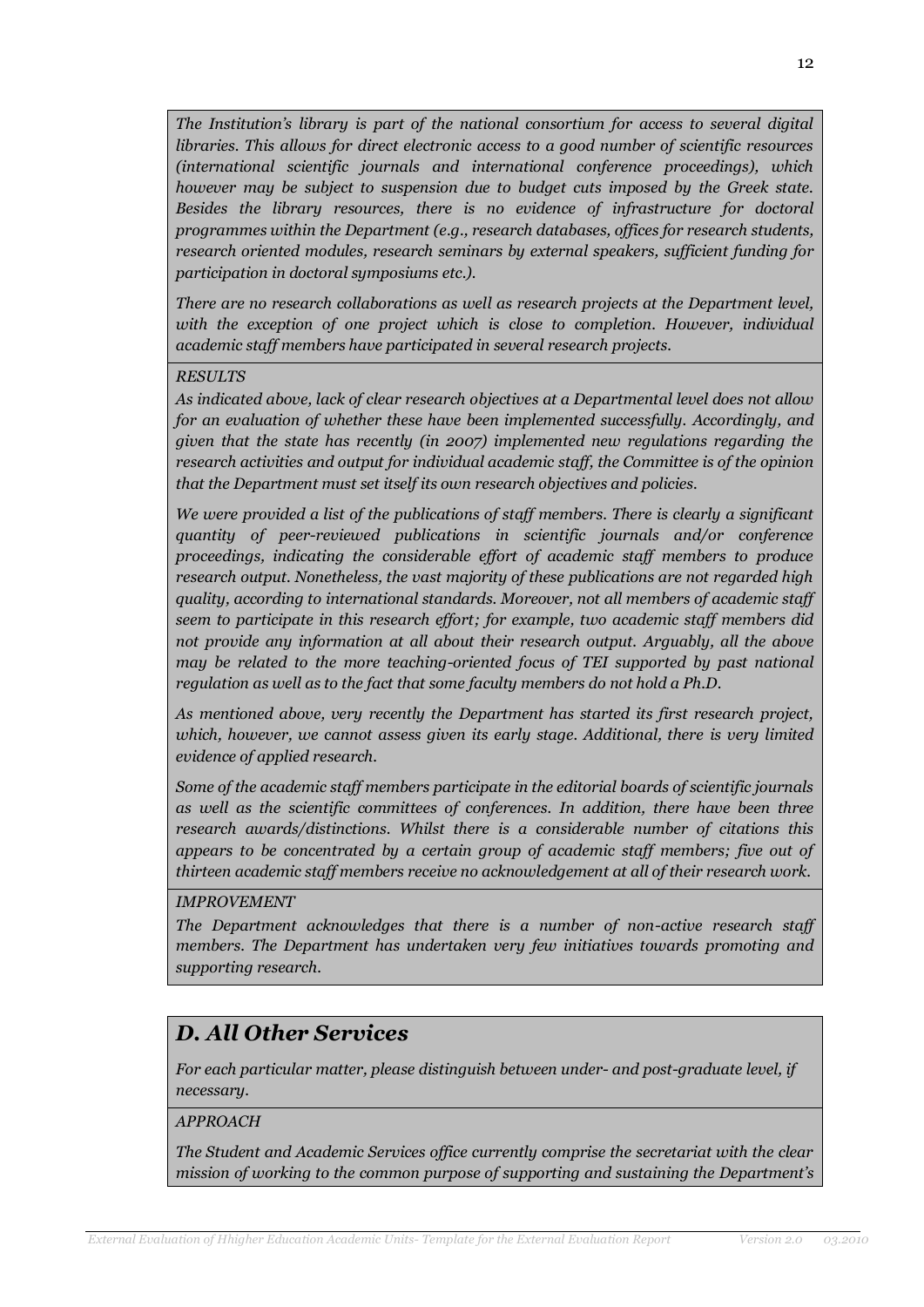*core functions of teaching and research and providing the necessary student support. This office however, consists only of the Department's Chief Administrator and one administrative assistant. They make every effort to provide expert and efficient professional services to the academic community and the student body, and seek to be committed, capable, knowledgeable, pro-active, energetic and reliable, both as individuals and as a single team. It delivers associated services to the Department and its students, such as students' registration, examinations administration, timetabling and room bookings, the associated timings and deadlines. It should however be noted that this service's reach, breadth and quality is severely limited due to under-resourcing issues. There have been cases identified where for example registrations and/or information provision related to academic issues has been severely delayed due to increased workload pressure and under-resourcing. The two support staff are responsible for catering to the needs of a massive student body of 2,915 students and 13 permanent members of staff. The Committee is strongly of the opinion that recruitment of extra administrative staff would enable the Department to deal more effectively with the needs of both staff and students. Alternatively, administrative staff from other offices (e.g., Research Support Office) could potentially be re-deployed or be semi-allocated within the Academic Services with a role to deliver support service.*

*Internal communications have been improved by the use of electronic resources. The administrative secretarial office, supported by the IT staff, has moved towards electronic processing of procedures such as student record keeping, registration and communication which is critical to the needs of students and staff (see above). The Department has redesigned the website through a root and branch review of web content, in order to deliver easy access, accuracy and fitness for purpose. Again however, there is a very limited number of IT technicians (only one) to support the institution at all levels (Institution, School, and Department level).*

*Student welfare, support and recreation services such as, individual counselling, mentoring, tutoring and athletic-related activities are also supported by the Department. The TEI and consequently the Department also provide support with various aspects of a student's life (not directly related to teaching) and which could potentially affect students' performance. There is also a set a formal first-aid provision, including support staff and/or a trained nurse designated to deal with student welfare issues both physically and psychologically.* 

#### *IMPLEMENTATION*

*The infrastructure/premises of the T.E.I support impressive, state-of-the-art facilities ranging from lecture halls, seminar rooms, laboratories, auxiliary facilities (such as restrooms, meeting halls etc.), student café, student restaurant (with a separate space dedicated to staff) all equipped with modern technology that caters to the concurrent needs of a dynamically evolving institution.* 

*Nonetheless, we comment on the library facilities; while this facility is also characterized by state-of-the-art infrastructure the Committee is of the opinion that it lacks academic resourcing in many respects; some textbooks appear to be outdated while there is also severe lack of international bibliography in the area of accounting; the quantity also of such books seems to be very low. Textbook copies are not enough to support a student mass of over 2,900 students. In addition, while there is an electronic database of journals to assist students with their studies this service is currently subject to suspension owed to the budget cuts at State level. The committee in their discussions with the department's President as well as the co-ordinator were informed that this is an on-going problem due to severe lack of funding at State and Institutional level. It is the committee's opinion that this*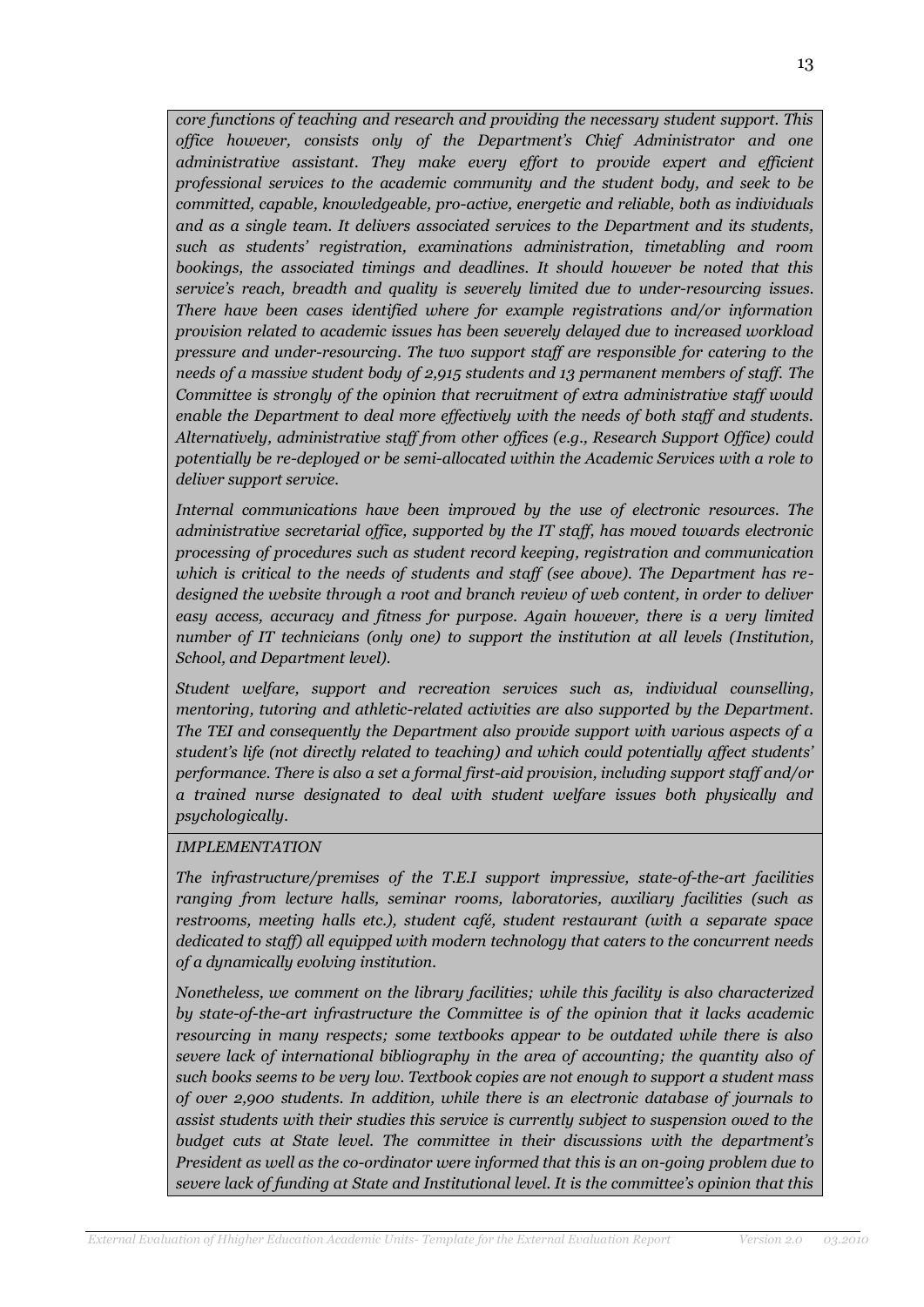*is an inhibiting factor for the effective delivery of theDepartment's programmes.*

*Modern, teaching-enhancing resources conducive to an effective teaching and learning environment are also utilised in tutorial rooms and lecture theaters. This, for example, includes the installation of projectors, smart-boards and audio-visual means for the more effective delivery of classes. Buildings have been upgraded both internally and externally. There is no need for such premises to be fully renovated, upgraded (painted, insulated) and expanded, given their sufficiency in catering for student needs. One suggestion is that provided there is no need for further infrastructure expansion (existing) funds should be redeployed towards staffing needs. Lastly, students are allowed various studentdesignated spaces; this space does not interfere with the Department's everyday operations in order to avoid using access corridors as places to sit around and relax.* 

*The Committee recognises that there are financial resources limitations at a State and Institutional level, yet teaching and learning quality, student achievement and welfare are of significant importance. It is the Committee's view that the additional funding regarding library resourcing should not be postponed.* 

# *RESULTS*

*Progress on reaching decisions on the way forward has been steady and adequate. The adequacy of support services is monitored in a number of ways in order to safeguard and maintain the quality of services provision. For example, student and staff questionnaires are distributed every year in order to monitor and ascertain the general quality level of infrastructure and available resources as well as to warn of inhibiting problems such as, for example, library provision.* 

*These services effectively direct information on academic related standards to inform students, staff and employers; yet some further steps are required in order to enhance the quality of the services provided. This requires the analysis of data, and stronger communication. Management information systems have been developed to enable access at Departmental level. However, not all staff members make an effective use of such databases currently. This requires continued effective electronic communications and website support. Improvements in analysis of consultation exercises will be needed, together with authoritative and professional presentation/dissemination of results/conclusions. It is the Committee's opinion that the Department requires more IT staff.*

# *IMPROVEMENT*

*The Department recognizes that some of the support services can be improved. Notably, the Department's administrative staff has performed a rigorous self-evaluation, which identifies weaknesses as well as provides suggestions for improvement. Overall, the Department believes that support services cannot be improved without additional funding; this, however, is beyond their control.* 

# *Collaboration with Social, Cultural and Production Organisations*

*The Department and the associated services have collaborated closely in creating an environment not only conducive to teaching and learning but most importantly in enabling students to apply skills taught during the programme. There are operating partnerships in place through which students can enrol for work-based training towards the end of their*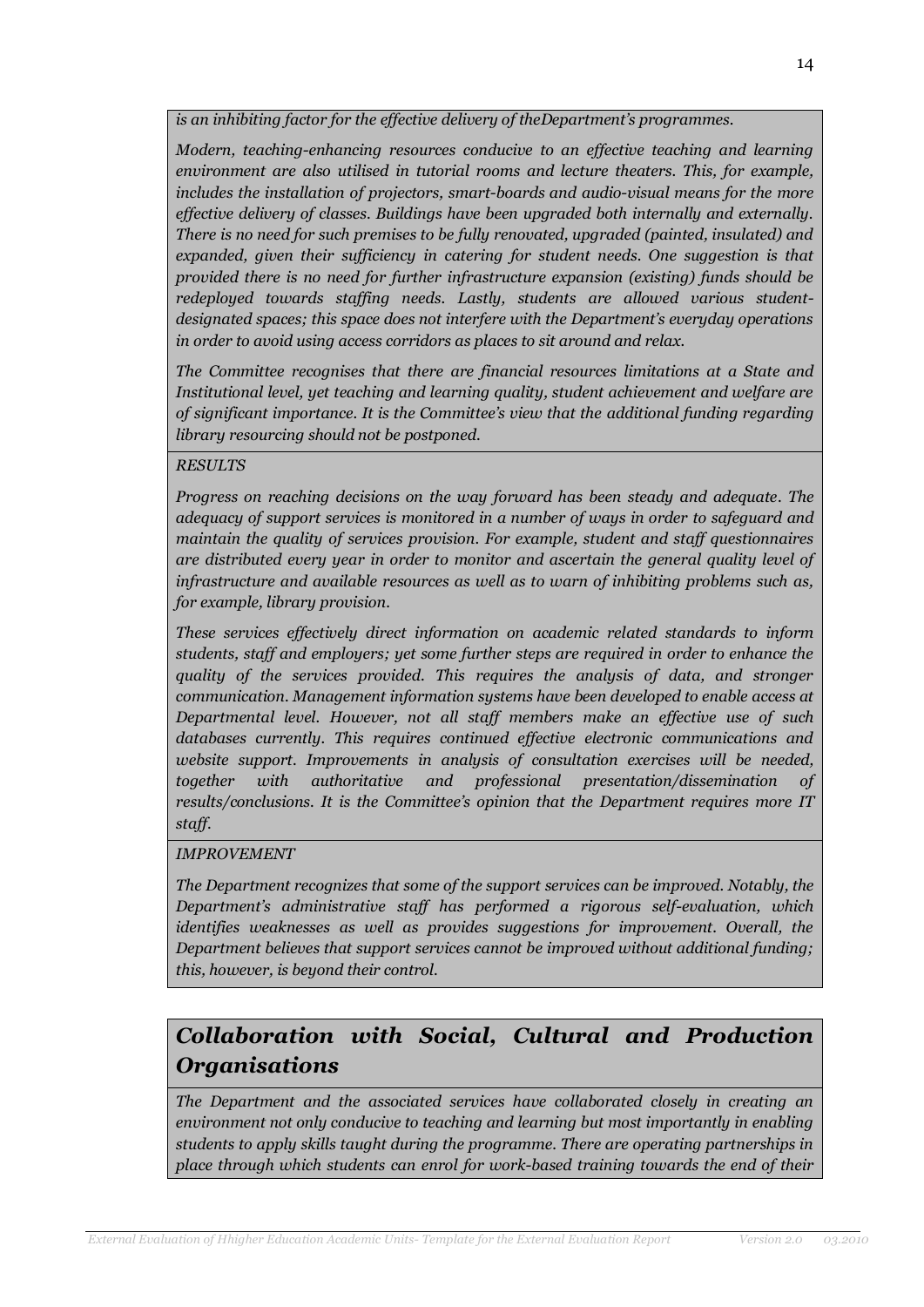*studies. This is a vital part of student training towards a comprehensive set of both hard*  and soft skills necessary for after-study working life. The Committee is *impressed with the way such an activity has been handled. Staff involved in this activity have strived to ensure that:* 

- *There is a match between the expectations of employers and the curriculum content*
- *The curriculum content encourages the development of knowledge and skills, which are of relevance to employers*
- *The curriculum incorporates employers' input, whenever possible*
- *Employers have regularly been approached, to provide practical demonstrations to students of the Department*

*It is not evident – yet was inferred – that there are also some existing links with the regional Chamber of Commerce, the prefecture's regional government as well as the local council of Serres and other towns of close proximity providing the potential for strong collaborations but these can be further enhanced. Further links and communication with other bearers of regional and national standing could be considered; this would be an effort to enhance the Department's contribution to the public and private sectors and its overall profile.*

*The latter, however, has recently been challenged because of certain malpractices that surfaced anonymously; such complaints (for which the Committee cannot attest to their authenticity and truthfulness) seem to impair the currency of the degree provided by the Department as well as its reputation within the wider Serres community (the above was inferred from discussions with students, staff and employers).*

# *E. Strategic Planning, Perspectives for Improvement and Dealing with Potential Inhibiting Factors*

*For each particular matter, please distinguish between under- and post-graduate level, if necessary.* 

*The Department recognizes one main inhibiting factor in its further development, namely the lack of financial resources caused by the continuous budget cuts at State level.* 

*Moreover, the Department seems to have developed detailed and specific short-, mediumand long-term goals (as described in the internal evaluation report). Nonetheless, few of these goals (e.g., the development of a doctoral programme) are not compatible with the Department's overall infrastructure or the current faculty's background, expertise and skills.*

*The Department proposes a series of actions in accordance with their goals (again, as described in the internal evaluation report), both at the Institution and State level. However, most of these actions are either too vague or relate primarily to the increase of funding by the State, which is beyond the Department's control.* 

# *F. Final Conclusions and Recommendations of the EEC*

*For each particular matter, please distinguish between under- and post-graduate level, if necessary.*

*Based on detailed discussions of the positive and negative attributes of the Department in the previous sections, we summarise the key observations of the External Evaluation*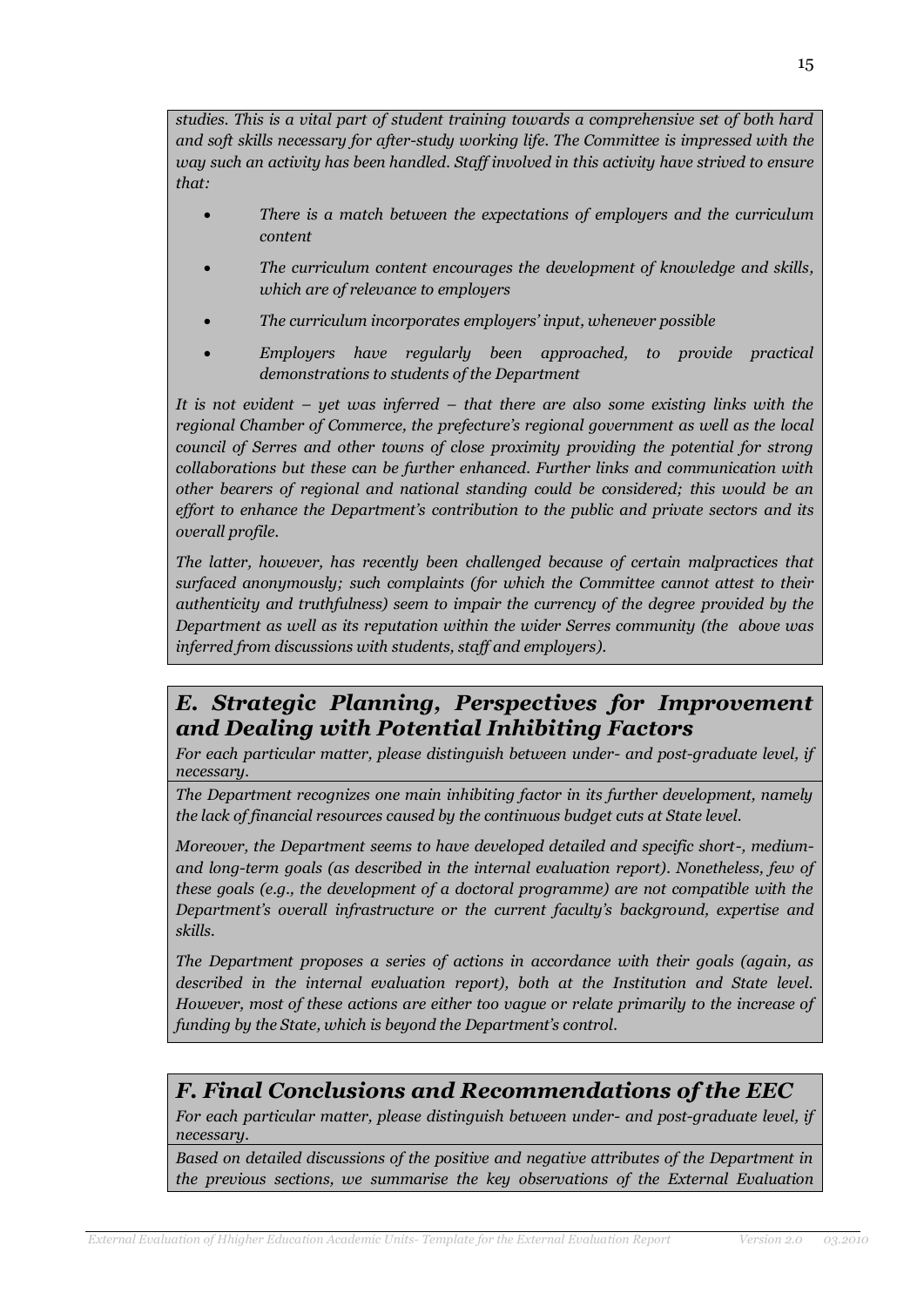#### *process.*

*Good practice and positive features, as follows:*

- *Continuous curriculum development;*
- *Development of the postgraduate programme*
- *Commitment, enthusiasm and motivation of most staff*
- *Engagement with the professions and external stakeholders*
- *Graduate employability/recognition of their positive attributes and skills by employers*
- *Implementation of student feedback procedures*
- *Excellent facilities and buildings*

*Areas for further improvement and development, as follows:*

- *Strengthen the disciplines of accounting and finance by recruiting high-level full time academic staff with a PhD. in the relevant areas*
- *Develop a doctoral programme in collaboration with an internationally recognised academic institution*
- *Establish clear objectives relating to research output*
- *Promote and support research (e.g., support publications at high quality scientific journals, establish research seminars, develop research collaborations nationally and internationally, obtain research databases, set up a research center etc.)*
- *Improve library resources (i.e., up-date and increase the number of textbooks, both in Greek and English, in the areas of accounting and financial management)*
- *Exploit further the existing facilities (e.g., generate revenue via conferences organization and seminar provision)*

*Clearly, over the last six years the Department has put a lot of effort with an aim to align itself with internationally accepted best practices, especially with regards to teaching. This is very important and the Committee applauds the Department for the above. Nonetheless, there seems to be a small group of academic staff members that are less susceptible to change and improvement. Managing this situation as well as maintaining a balance between the two groups of staff presents an important challenge for the Department's Chairman.* 

*Finally, the Committee believes that there are some serious issues regarding the Department's quality assurance. In particular, we strongly encourage the Department and/or the Institution to: a) investigate the allegations mentioned in previous sections; and b) utilize teaching evaluations by responding and promptly acting on negative student feedback.*